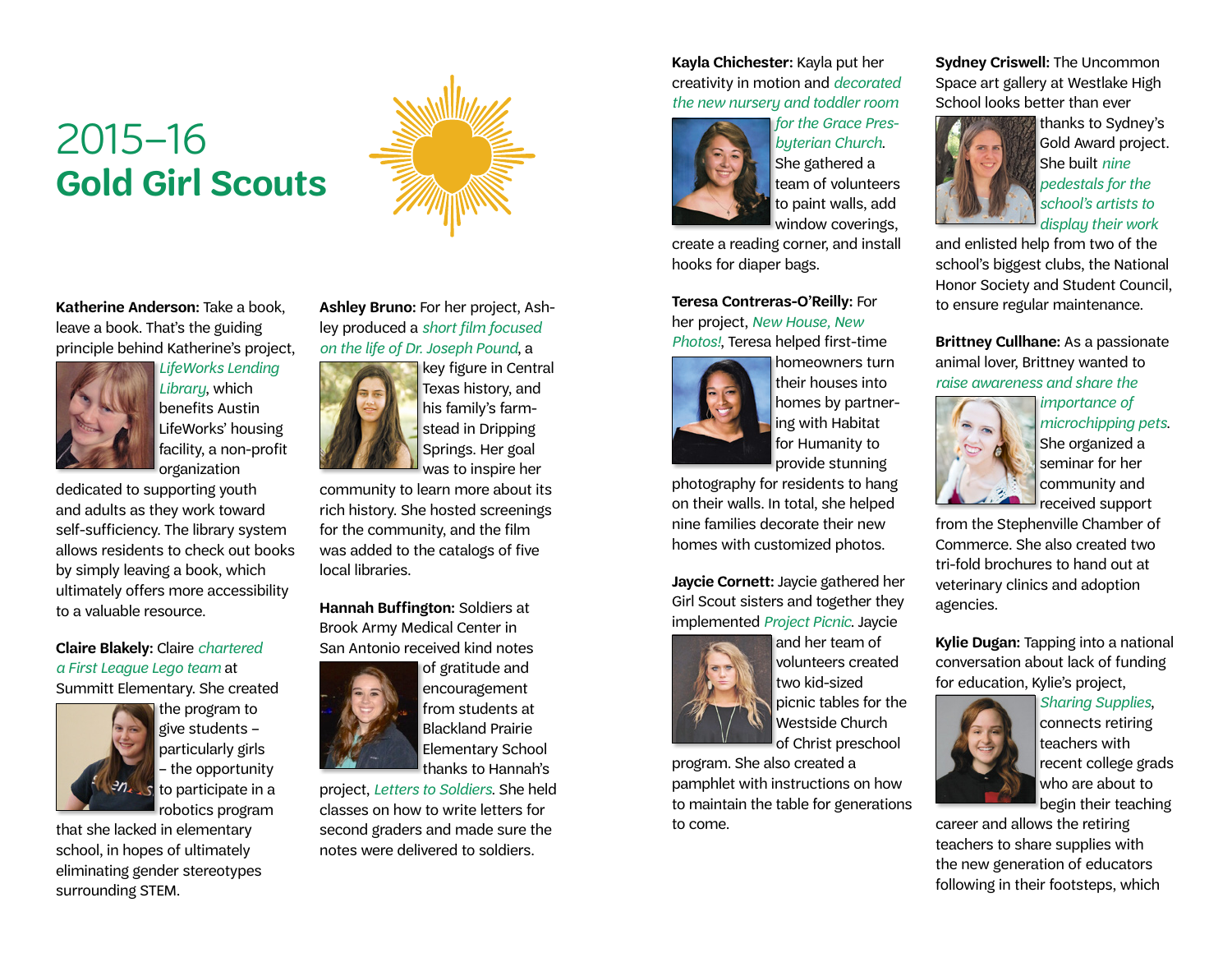helps cut down on expenses for the new teachers.

**Rachel Dunnam:** Rachel's project, *Prom Palace*, helped create a magical experience for girls who



otherwise may not have had the opportunity to attend prom. She collected dress donations and set

up a "shop" where girls could pick out their very own prom dress free of charge. Two local organizations, AVANCE and the National Charity League, will continue to collect donations for girls.

## **Mary Margaret Fair:** Mary Margaret's project, *Mimi's*

*Basement*, involved renovating the basement of the



Methodist Children's Home Family Outreach Building. Now, foster parents

find new and gently worn clothes, toys, and everyday necessities.

**Taylor Gonzales:** Inspired by her great-grandmother, Taylor created *Crumb Catchers*, adult bibs for



the elderly, stroke victims, and others working to manage conditions that may cause them to spill food and drink on

their clothes. Her goal was to help

these individuals maintain their dignity and keep their clothes clean.

**Taylor Hemby:** Taylor decided to create the *Define Your Beauty* project after she noticed a trend of



low self-esteem in her female classmates. She created curriculum and a special presentation

self-esteem, and the media.

**Hannah Heydinger:** Hannah's project, *A Safer Trail Crossing for St. Stephens*, provided a trail and



built a crosswalk to increase visibility cars passing by St. Stephen's Episcopal

down on traffic accidents and giving her community a safer way to exercise outdoors.

**MacKenzie Johnson:** For her Gold Award project, *Keeping Kids Clothed*, MacKenzie created a clothes closet



for school-aged children in need, working with the Llano High School Student Council to launch the project.

She also set up drop boxes at several LISD schools for others to donate. She plans to hold at least two clothing drives each year to continue supplying the closet and helping others.

#### **Sydney Jones:** Dedicated to helping fellow high school students make the transition to college life,



Sydney created the *Steps to College Success* project. It included an event featuring advice on budgeting, healthy

diet, and study habits. The program will continue each year with a new student leading the program.

**Gwen Kruse:** A passionate Girl Scout, Gwen set out to increase visibility for Girl Scouts and women



leaders with her project, *Brenham Service Unit Web and Exhibit*. She partnered with the Brenham Heritage

Museum to showcase Girl Scout history and artifacts in an online exhibit designed to promote Girl Scouts in her area. The project also included designing a website meant to unify her service unit and create a space for leaders to connect, find important files and documents, and build stronger relationships.

**Jacqueline Kukol:** Jacqueline has spent her whole life caring for and riding horses. For her project,



*Horse Whisperer*, she created a special equestrian camp for children with hearing impairments. In its

first year, 12 children attended the

camp, and Jacqueline has plans to continue the camp in the future.

**Claire Kurio:** Claire created a *high school youth volunteer component to the Interfaith Hospitality Network* 



*(IHN)*. IHN includes more than 30 churches, temples, synagogues, and other religious institutions in the

Austin area that shelter homeless families for 4–5 weeks while helping them find steady work in order to provide for their families. The youth became tutors, friends, and mentors to younger children being served by IHN.

**Angel Lawrence:** Angel's project, *Stitches of Love*, gave members of her community a useful new skill



while meeting a critical need for women more than 9,000 miles away. Angel held community-wide lessons

on how to sew and embellish dresses for women in Mozambique, a southern African country.

**Robyn Lawrence:** Using her own experience as guide, Robyn created *Project Warm Hugs* as a



way to comfort kids under the age of 18 who have a loved one battling a life-threatening or terminal illness.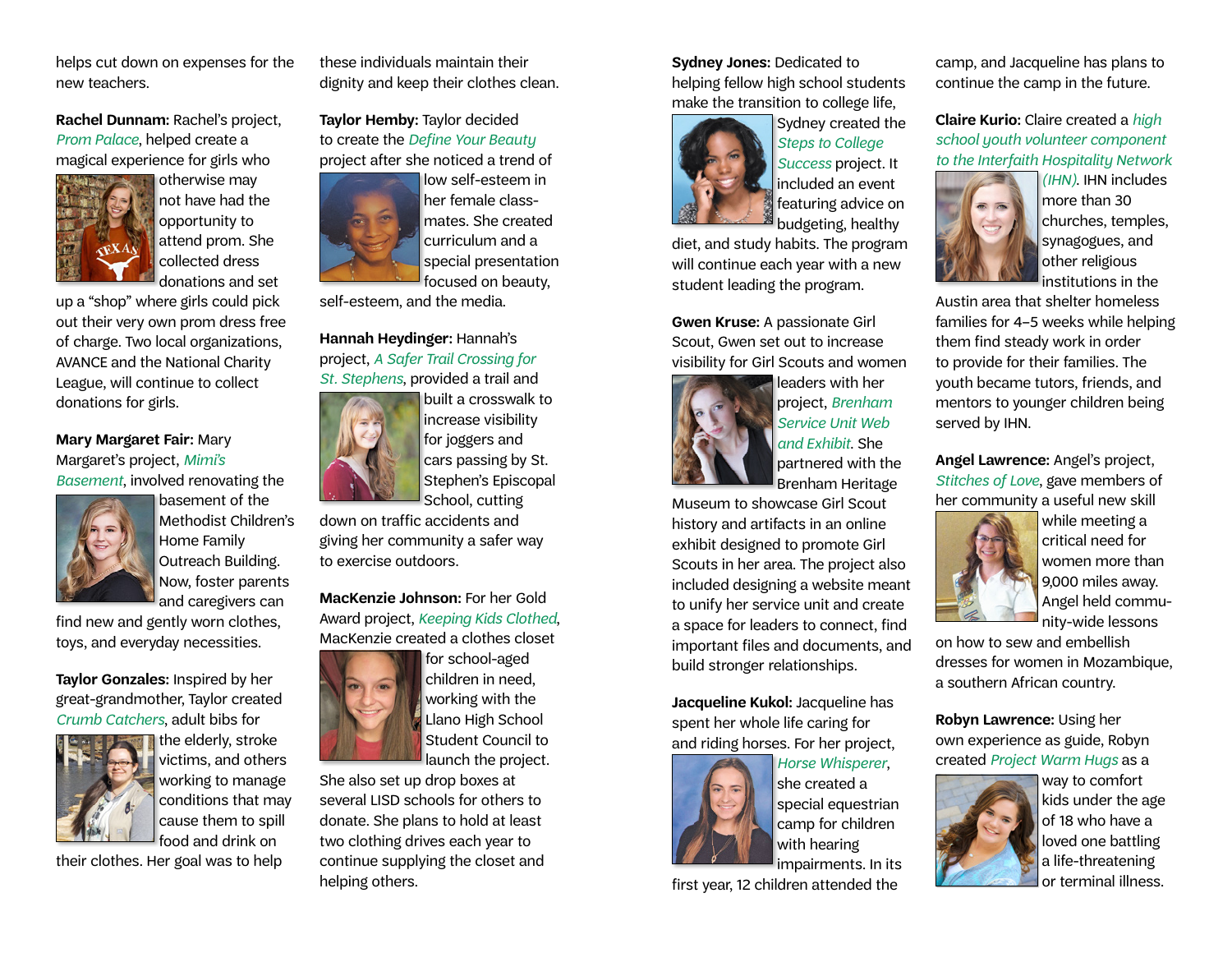She held classes at church, Girl Scout meetings, and Boy Scout meetings to teach others how to make blankets to donate to kids and created a website where others could find instructions to make their own blankets and share with someone in need of comfort. The project will be sustained as a GSCTX patch program.

**Larisa Liberty:** Larisa's Gold Award project, *GraceMusic*, is music to the ears of residents at the Gracy



Woods Nursing Center. She implemented a volunteer music program that encourages her community to play

for the nursing home residents. To ensure the program's success, Larisa created a binder of musical arrangements to be kept at the facility permanently.

**Lindsey Martinez:** Thanks to Lindsey's project, *Project Feed the Roots*, the sustainable farm



Urban Roots can provide more fresh produce to low-resource Austin communities. A key component of

Lindsey's project included planting a perennial herb garden to help the farm harvest more food. She also presented her project at the first-ever Youth Food and Farming Summit in 2015.

#### **Avery Misenhimer:** As a future forensic pathologist, Avery wanted to raise awareness about the



importance of organ donation and decrease the time patients wait to receive a life-saving donation. So she

created *One End, Eight Beginnings*, a project comprised of educational videos she produced to be played at high schools along with supplementary pamphlets. The videos and pamphlets feature information about becoming an organ donor and were distributed at local high schools and the DMV during National Donate Life Month.

**Julie Morales:** For her Gold Award project, *Keep Austin Native*, Julie built 30 Mason bee houses to help



curb the rapid decline of the bee population in Central Texas. She partnered with the City of Austin,

community gardens, and schools to install the bee houses across the city. She also created curriculum for elementary students with the objective of teaching them about bees and included instructions for them on how to make their own bee houses.

**Sarika Mullapudi:** Joining forces with her school's Haiti Outreach Program, Sarika's project, *Helping* 



*Kids in Haiti*, combats poverty and creates a better environment for Haitian students through a collection

of books, maps, and posters for the students to use as learning resources.

**Claire Nissen:** After reading a news article about bats in the Hill Country being affected by urbanization,



Claire got to work on her project, *Bat Houses*, and began building homes for them in the Steiner Ranch

community. Because recent construction has encroached into natural bat habitats, the animals need a sustainable place to live in Central Texas during their migratory cycle. Each bat house holds close to a thousand bats and can last well over 15 years.

**Rachel Ogle:** Rachel's Gold Award project, *Coats for Kids and Coins for Coats*, brought awareness to the



Round Rock Area Serving Center. She led knitting classes for friends, community groups, and younger Girl

Scouts in addition to creating online tutorials. The project ultimately led

to the creation of hats and scarves to be passed out to families in need.

**Solana Oliver:** Solana's project, *Knights in Need*, serves students at McCallum High School and their



families by offering support in the form of bus passes, clothing, and toiletries. The project is aimed at helping

these students – whose families are in crisis or who have little to no financial support – to focus more on their academic success.

**Deborah Ott:** Noting the lack of fine arts programs for special-needs students at her high school,



Deborah created the *Functional Academic Classroom Fine Arts Course* to provide nearly 60 adapted

arts-and-crafts projects to students with special needs. The class fulfills the school's Fine Arts graduation requirement for students who are unable to attend regular art or music classes.

**Isaree Pitaktong:** A nature lover, Isaree used her project, *An Arbor Bench and Many Flower Presses*, as



an opportunity to empower younger kids in her community to contribute to nature by teaching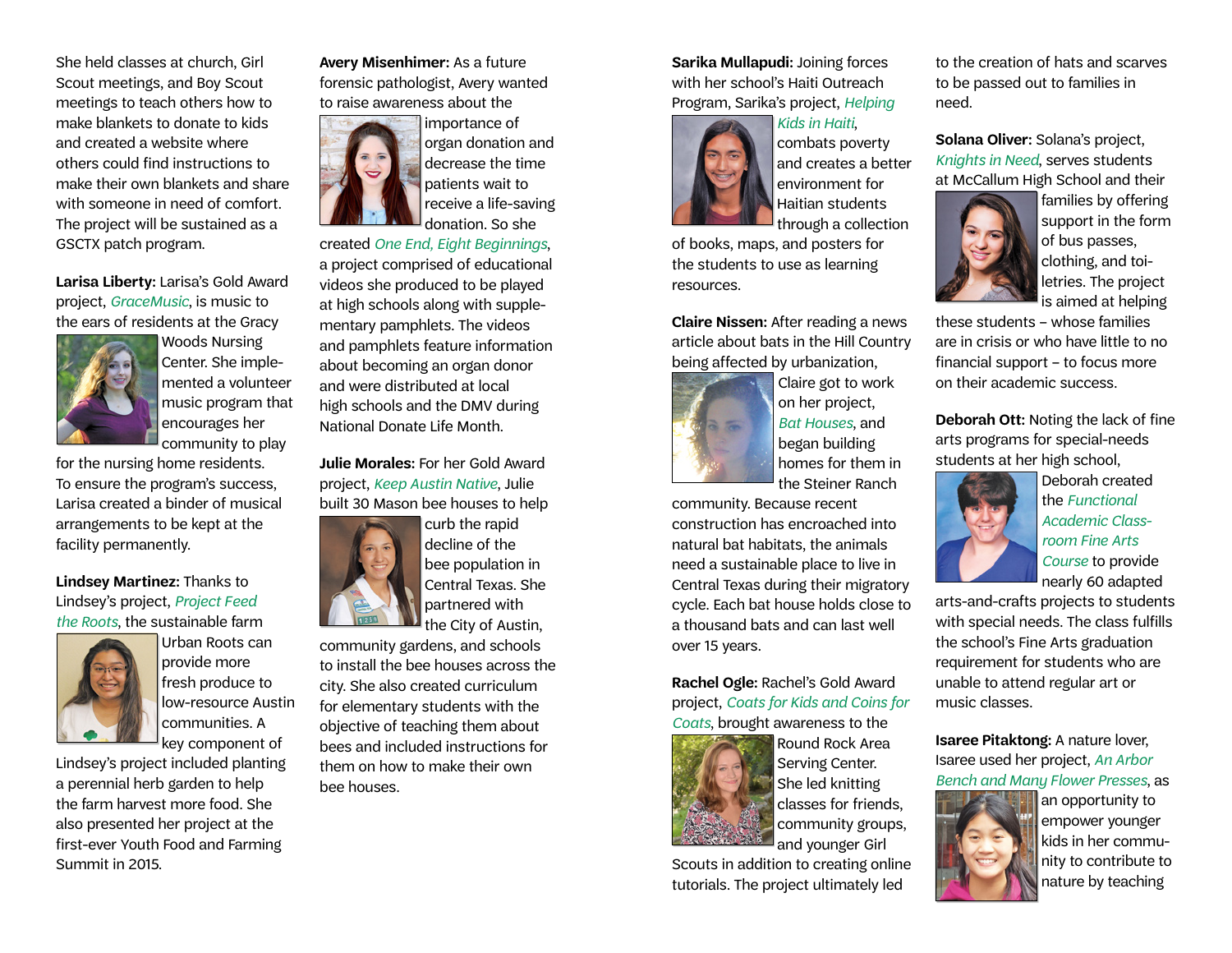them how to build their own flower presses. She also extended the Adelphi Acre Community Garden by building an arbor bench for other nature lovers to take in the beauty around them.

**Lily Powell:** Lily's *Project Encouraging Words* addressed the large gender gap in education in Zambia,



a country in southern Africa. Lily paired women from the Philanthropic Education Organization with 12 girls in

Global Samaritans Orphanage into life-long, pen-pal relationships to encourage the girls to stay in school and get an education in spite of cultural and societal pressures.

**Sondra Rahmeh:** Putting a new spin on the classic Shakespeare play, *Taming of the Shrew*, Sondra's



project, *The Taming of the Closet of Costumes*, led her to tackle the severely unorganized theater <sup>l</sup> costume depart-

ment at Vandegrift High School. She washed more than 1,000 costumes and catalogued more than 500 other items, giving the school a reliable new inventory system.

**Brielle Read:** Seeking to serve the global community, Brielle designed her project, *Impacting Lives of Little* 



*Ones in Peru*, to provide a variety of developmental toys for babies and toddlers in South America. Brielle also

created educational brochures that can be used long after the toys have worn out.

**Amber Rios:** To raise awareness about a no-kill shelter in her community, Amber *created signs* 



*and a website for the H.O.P.E. Animal Shelter* in Hearne, the sole animal shelter of its kind

in the Brazos Valley. She held fundraisers to pay for the signs to be professionally made. The website is designed to help curb the issue of abandoned and homeless domestic animals locally and globally.

**Charlotta Robinson:** Wanting to *restore community pride in an old, dilapidated cemetery*, Charlotta



conducted research on each person buried there and tracked down contact information of family members

in case visitors wanted to know more about the person's life. She also trimmed bushes and mowed the cemetery grounds to beautify the area.

**Claire Rowan:** Aimed at shattering STEM stereotypes and encouraging more girls to pursue STEM-related



*Girls CAN do Tech* project consists of a video she produced to highlight STEM and robotics

and an online community she created where girls can find resources, support, and encouragement.

**Sara Sheehan:** Sara created *Heart and Soul*, an expressive art group, for Starry Emergency shelter. The



project aimed to provide a safe place free of ridicule and judgment for self-expression through art. Sara

hopes to enable people to address their feelings in a positive way and work out their issues safely.

**Heather Sieger:** Heather's project, *Plastic Awareness and Cutback*, offered members of her community



an alternative to plastic bags. Heather collected old t-shirts, turned them into reusable

produce bags, and handed them out at the Lakeline Farmer's Market for people to use instead of plastic produce bags. Her

project helped her community learn

how to reduce waste and created a sustainable, cheap alternative to plastic bags.

**Mary Kevan Smith:** Over the course of five months, Mary completed several smaller projects



to create the *Trail Enhancement for Steiner Ranch Community* project, which benefits people looking for

a safe, beautiful place to exercise outdoors. She researched and gathered information to create an educational pamphlet for visitors. Then, using money from her Girl Scout Cookie business, she bought a bench for a young troop to paint that is now being used as a resting place for visitors.

**Moriah Smith:** Bastrop residents now have a peaceful place to meditate and reflect thanks to



Moriah's *Community Peace-Prayer Garden*, which provides a gazebo, peace pole, and picnic table. Moriah

assembled a team of volunteers to help build the garden on the grounds of the First United Method Church of Bastrop.